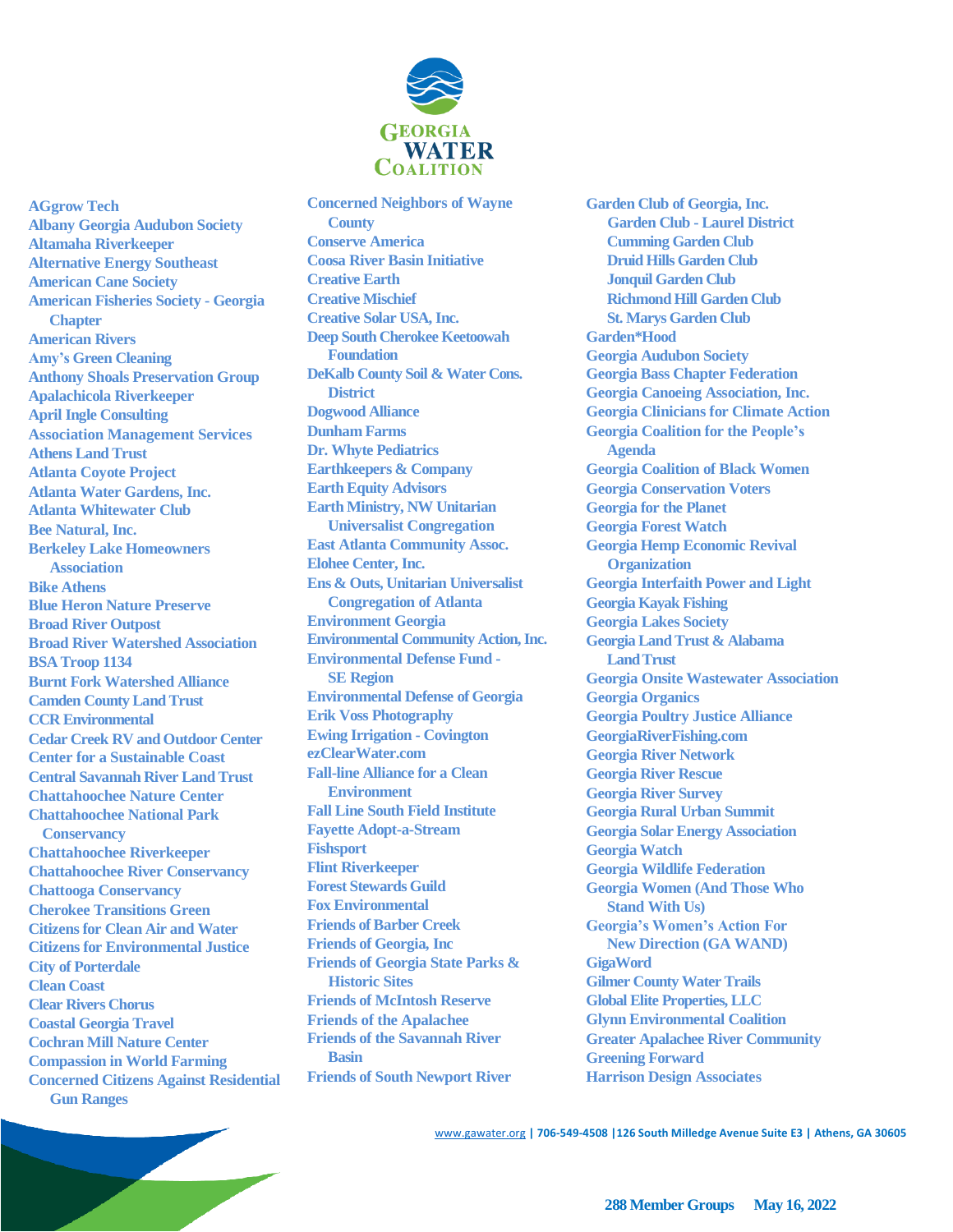

## **No Ash At All**

**Historic Piedmont Scenic Byway HydroLogical Solutions, LLC Imke Lass Photography Influence Advocacy Initiative to Protect Jekyll Island Institute for Water and Health Interface, Inc. Izaak WaltonLeague of America-Greater Atlanta Chapter J. Galt & Associates Jackson Lake Homeowners Association Kastorf Law Keep Brantley Beautiful & Litter Free Keller Williams Realty, Lanier Partners Lake Blackshear Watershed Association Lake Hartwell Association Lake Homeowners Alliance Lake Nottely Improvement Assoc. Lake Oconee Property Owners' Association Lake Oconee Water Watch Lake Yonah Association LAND Architect Studio League of Women Voters of Georgia Len Foote Hike Inn, Inc. Litter Control, Inc Little Mountain Water Association Live Thrive Atlanta Lula Lake Land Trust Lumpkin Coalition Madison-Morgan Conservancy Madison County Clean Power Coalition Mainspring Conservation Trust Martins Landing Foundation McCrary and Company Melaver McIntosh Middle Chattahoochee River Stewards Mitigation Management Mountain Park Watershed Preservation Society Mountain True National Black & Latino Council National Wildlife Federation Neighborhood Planning Unit – W Atlanta New Echota Rivers Alliance**

**Haynes Watershed Foundation, Inc.**

**NOCRAP (Newly Organized Citizens Requesting Aquifer Protection) Norris Lake Community Benefits Corporation North American Native Fishes Association North Georgia Trout Online Nuclear Watch South Oceana Ochlockonee River Water Trail Ocmulgee Outdoor Expeditions Ocmulgee Outfitters Oconee River Land Trust Ogeechee Audubon Society Ogeechee Riverkeeper Okefenokee Adventures Okefenokee Swamp Park One Entertainment Productions One Hundred Miles One More Generation Our Santa Fe River, Inc. O.W. Cox Naval Stores, LLC Paddle4Tomorrow Paleobot Consulting Panther Creek Hammocks Patagonia Atlanta Peach State Fly Fishing Percussion Campaigns + Communications Peter T. Klein Realty Advisors Peter McIntosh Photography Phillips Seafood Phinizy Center for Water Sciences Presbytery of Greater Atlanta Rabolli Environmental, Inc. Rain Harvest Company, Inc. Real Savannah, Ltd. R2T (River to Tap, Inc.) Riverview Farms Ryan Taylor Architects Sandy Springs Environmental Project Sapelo Sea Farms Satilla Management Associates, Inc. Satilla Riverwatch Alliance & Satilla Riverkeeper Sautee-Nacoochee Community Association**

**Savannah-Ogeechee Canal Society, Inc. Savannah Coastal Ecotours Savannah Riverkeeper Broad River Branch Lower Sav River Alliance Savannah Tree Foundation Save Lake Oconee's Waters (SLOW) Save Our Rivers, Inc. Science for Georgia Selah Communications Sierra Club - Georgia Chapter [Silentdisaster.org](http://silentdisaster.org/) Shell to Shore, LLC SK Collaborative Small Carpenters at Large Snake Nation Press, Inc. Soenso Solar Solar Crowd Source Solar Tyme USA, LLC Solomon's Minds Soque River Watershed Association South Atlantans for Neighborhood Development South Fork Conservancy SouthEast Adventure Outfitters Southern Alliance for Clean Energy Southern Conservation Trust Southern Environmental Law Center Southern Wings Bird Club [SouthernRiverFishing.com](http://southernriverfishing.com/) Southface Energy Institute South River Watershed Alliance South Wings: Conservation Through Aviation Springfield Legacy Foundation, Inc. St. Marys EarthKeepers, Inc. St. Marys Riverkeeper Stack & Associates, P.C. Storm Water Systems Stripling, Inc. Surfrider Foundation - Atlanta Chapter Sustainable Atlanta Tallulah River Watershed Council The Barn Group Land Trust The Concerned Citizens of Shell Bluff The Dolphin Project**

[www.gawater.org](http://www.gawater.org/) **| 706-549-4508 |126 South Milledge Avenue Suite E3 | Athens, GA 30605**